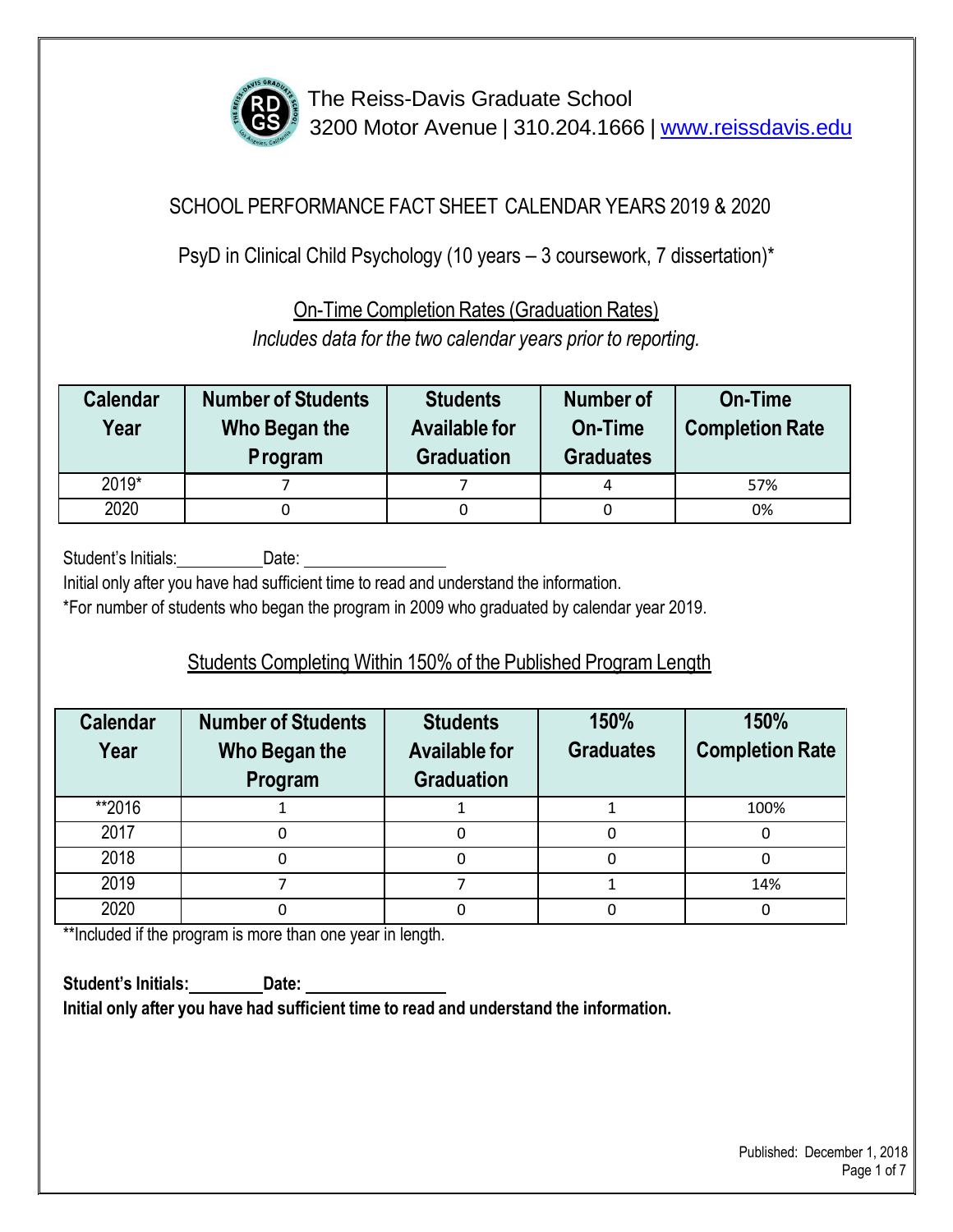

#### Job Placement Rates *(includes data for the two calendar years prior to reporting)*

| <b>Calendar</b><br>Year | Number of<br><b>Students</b><br><b>Who</b><br><b>Began</b><br>Program | Number of<br><b>Graduates</b> | <b>Graduates</b><br><b>Available for</b><br><b>Employment</b> | <b>Graduates</b><br><b>Employed in the</b><br><b>Field</b> | <b>Placement Rate %</b><br><b>Employed in the</b><br><b>Field</b> |
|-------------------------|-----------------------------------------------------------------------|-------------------------------|---------------------------------------------------------------|------------------------------------------------------------|-------------------------------------------------------------------|
| 2019                    |                                                                       | 4                             | 4                                                             |                                                            | 100%                                                              |
| 2020                    | 0                                                                     |                               |                                                               |                                                            | 17%                                                               |

You may obtain from the institution a list of the employment positions determined to be in the field for which a student received education and training. Please contact our administrative offices at (310) 204-1666.

Gainfully Employed Categories *(includes data for the two calendar years prior to reporting)*

## Part-Time vs. Full-Time Employment

| <b>Calendar Year</b> | <b>Graduate</b><br>Employed in the<br><b>Field</b><br><b>20-29 Hours</b> | <b>Graduates Employed in</b><br>the Field at Least 30<br><b>Hours Per Week</b> | <b>Total Graduates</b><br><b>Employed in the</b><br><b>Field</b> |
|----------------------|--------------------------------------------------------------------------|--------------------------------------------------------------------------------|------------------------------------------------------------------|
| 2019                 |                                                                          |                                                                                | 4                                                                |
| 2020                 |                                                                          |                                                                                |                                                                  |

#### Single Position vs. Concurrent Aggregated Position

| <b>Calendar Year</b> | <b>Graduates</b><br><b>Employed in the</b><br><b>Field in a Single</b><br><b>Position</b> | <b>Graduates Employed in the</b><br><b>Field in Concurrent</b><br><b>Aggregated Positions</b> | <b>Total Graduates</b><br><b>Employed in the</b><br><b>Field</b> |
|----------------------|-------------------------------------------------------------------------------------------|-----------------------------------------------------------------------------------------------|------------------------------------------------------------------|
| 2019                 |                                                                                           |                                                                                               | 4                                                                |
| 2020                 |                                                                                           |                                                                                               |                                                                  |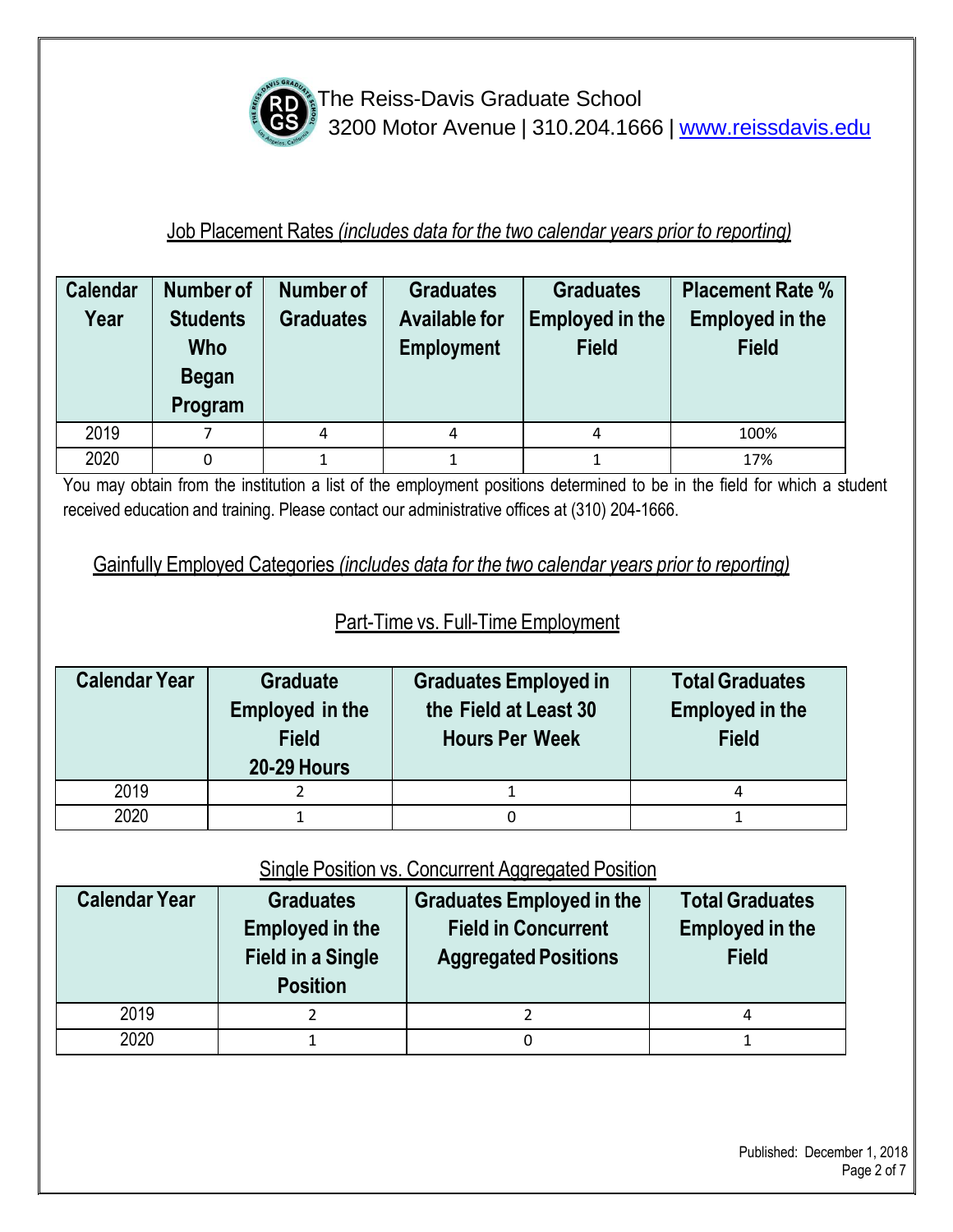

## Self-Employed / Freelance Positions

| <b>Calendar Year</b> | <b>Graduates Employed who are Self-</b><br><b>Employed or Working Freelance</b> | <b>Total Graduates</b><br><b>Employed in the Field</b> |
|----------------------|---------------------------------------------------------------------------------|--------------------------------------------------------|
| 2019                 |                                                                                 |                                                        |
| 2020                 |                                                                                 |                                                        |

## InstitutionalEmployment

| <b>Calendar Year</b> | <b>Graduates Employed in the Field who are</b><br><b>Employed by the Institution, an Employer</b><br>Owned by the Institution, or an Employer<br>who Shares Ownership with the<br>Institution. | <b>Total Graduates</b><br><b>Employed in the Field</b> |
|----------------------|------------------------------------------------------------------------------------------------------------------------------------------------------------------------------------------------|--------------------------------------------------------|
| 2019                 |                                                                                                                                                                                                |                                                        |
| 2020                 | 0                                                                                                                                                                                              | 0                                                      |

**Student's Initials: Date: Initial only after you have had sufficient time to read and understand the information.**

This program may result in freelance or self-employment.

- The work available to graduates of this program is usually for freelance or self-employment.
- This type of work may not be consistent.
- The period of employment can range from one day to weeks to several months.
- Hours worked in a day or week may be more or less than the traditional 8 hour work day or 40 hour work week.
- You can expect to spend unpaid time expanding your networks, advertising, promoting your services, or honing your skills.
- Once graduates begin to work freelance or are self-employed, they will be asked to provide documentation that they are employed as such so that they may be counted as placed for our job placement records.
- Students initialing this disclosure understand that either a majority or all of this school's graduates are employed in this manner and understand what comprises this work style.

**Student's Initials: Date: Only initial after you have had sufficient time to read and understand the information.**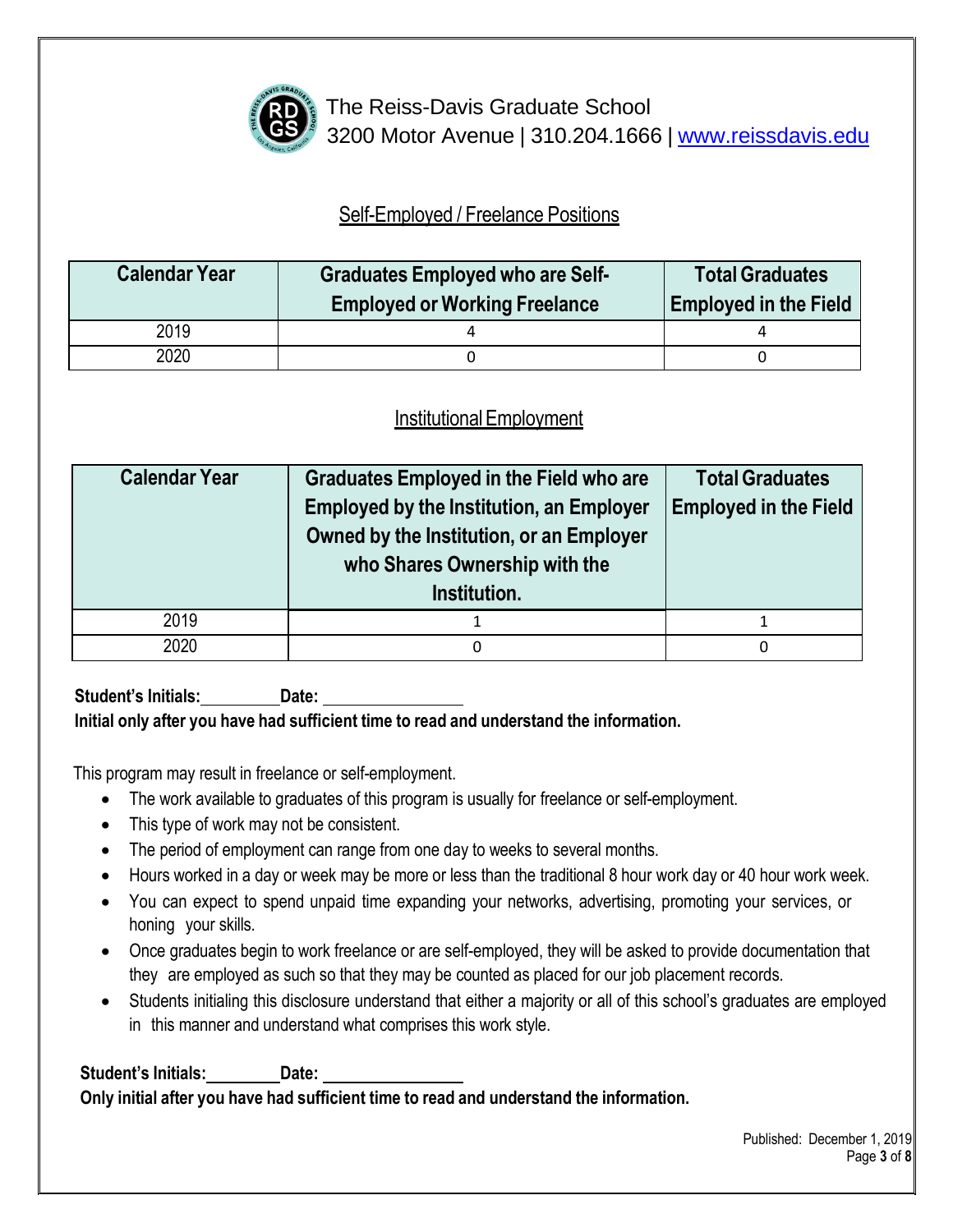

## License Examination Passage Rates\*

| <b>Calendar</b><br>Year | Number of<br><b>Graduates in</b><br><b>Calendar Year</b> | <b>Number of</b><br><b>Graduates</b><br><b>Taking Exam</b> | <b>Number Who</b><br><b>Passed First</b><br><b>Available Exam</b><br>Exam | <b>Number Who</b><br><b>Failed First</b><br><b>Available</b><br><b>Exam</b> | <b>Passage</b><br>Rate |
|-------------------------|----------------------------------------------------------|------------------------------------------------------------|---------------------------------------------------------------------------|-----------------------------------------------------------------------------|------------------------|
| 2019                    |                                                          |                                                            |                                                                           |                                                                             |                        |
| 2020                    | 0                                                        |                                                            | 0                                                                         | 0                                                                           | 0                      |

**Student's Initials: Date:**

**Initial only after you have had sufficient time to read and understand the information.**

\*Program does not require licensing to obtain doctorate as students are already practicing in the field.

Salary and Wage Information *(includes data for the two calendar years prior to reporting)* 

Annual salary and wages reported for graduates employed in the field.

| <b>Calendar</b><br>Year | <b>Graduates</b><br>available for | <b>Graduates</b><br><b>Employed</b><br>in Field |  | \$75,001 \$80,001 \$85,001<br> \$80,000 \$85,000 \$90,000 | \$90,001 | \$95,001 | No Salary<br>Information<br>\$95,000 \$100,000 Reported |
|-------------------------|-----------------------------------|-------------------------------------------------|--|-----------------------------------------------------------|----------|----------|---------------------------------------------------------|
|                         | employment                        |                                                 |  |                                                           |          |          |                                                         |
| 2019                    | 4                                 | 4                                               |  |                                                           |          |          |                                                         |
| 2020                    |                                   |                                                 |  |                                                           |          |          |                                                         |

A list of sources used to substantiate salary disclosures is available from the school. Please contact our administrative offices at (310) 204-1666.

**Student's Initials: Date: Initial only after you have had sufficient time to read and understand the information.**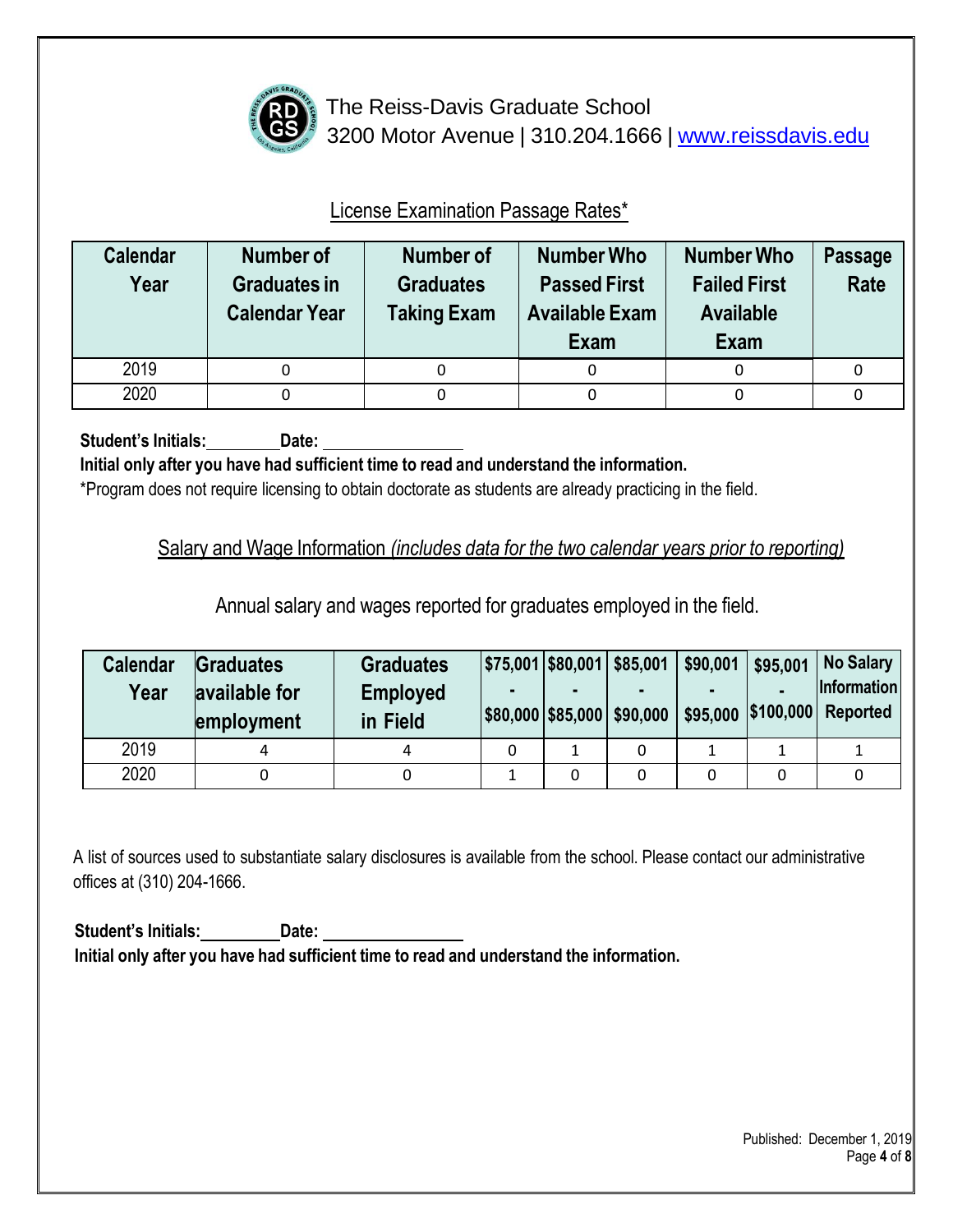

#### **Cost of Educational Program**

2019 Cost: Total charges for the program for students completing on-time: \$79,306 Additional charges may be incurred if the program is not completed on-time.

2020 Cost: Total charges for the program for students completing on-time: \$93,878 Additional charges may be incurred if the program is not completed on-time.

**Student's Initials: Date: Initial only after you have had sufficient time to read and understand the information.**

## **Federal Student Loan Debt**

| Most recent three       | The percentage of     | The average amount of     | The percentage of     |
|-------------------------|-----------------------|---------------------------|-----------------------|
| year cohort default     | enrolled students in  | federal student loan debt | graduates in          |
| rate, as reported by    | 2019/20 receiving     | of 2019/2020 graduates    | 2019/2020 who took    |
| the United State        | federal student loans | who took out federal      | out federal student   |
| Department of           | to pay for this       | student loans at this     | loans to pay for this |
| Education. <sup>1</sup> | program.              | institution.              | program.              |
| n/a                     | 24%                   | \$10,315                  | 0%                    |

<sup>1</sup>The percentage of students who defaulted on their federal student loans is called the Cohort Default Rate (CDR). It shows the percentage of this school's students who were more than 270 days (9 months) behind on their federal student loans within three years of when the first payment was due. This is the most recent CDR reported by the U.S. Department of Education.

Students at The Reiss-Davis Graduate School were not eligible for federal student loans in 2018 and 2019. During this time, the institution did not meet the U.S. Department of Education criteria that would allow its students to participate in federal student aid programs.

**Student's Initials: Date: Initial only after you have had sufficient time to read and understand the information.**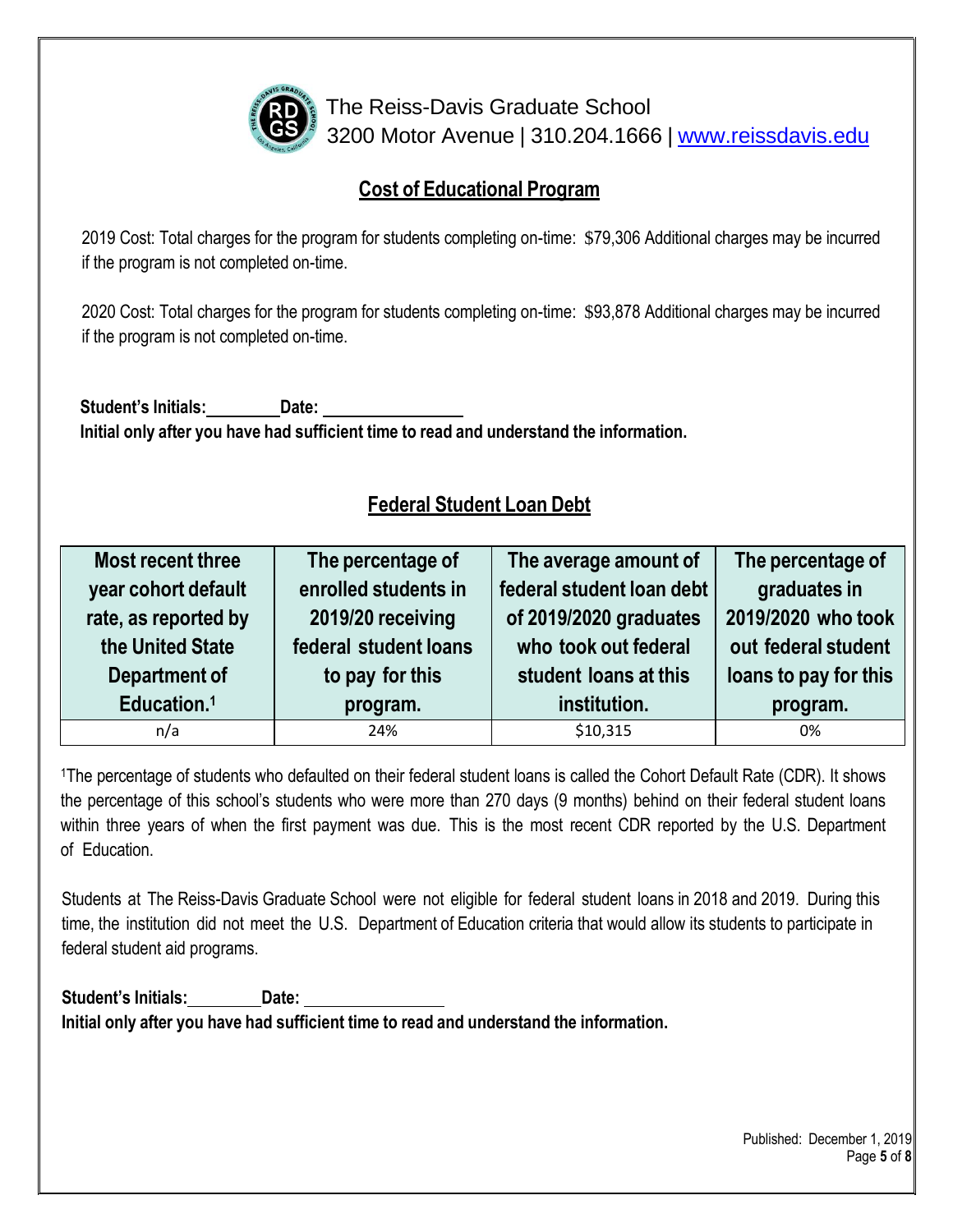

This fact sheet is filed with the Bureau for Private Postsecondary Education. Regardless of any information you may have relating to completion rates, placement rates, starting salaries, or license exam passage rates, this fact sheet contains the information as calculated pursuant to state law.

Any questions a student may have regarding this fact sheet that have not been satisfactorily answered by the institution may be directed to the Bureau for Private Postsecondary Education at 1747 N. Market Blvd., Suite 225, Sacramento, CA 95834[, www.bppe.ca.gov,](http://www.bppe.ca.gov/) telephone number (916) 574-8900 or by fax (916) 263-1897.

Student Name - Print

Student Signature Date Date

School Official Date Date Date Date Date Date Date

Published: December 1, 2019 Page **6** of **8**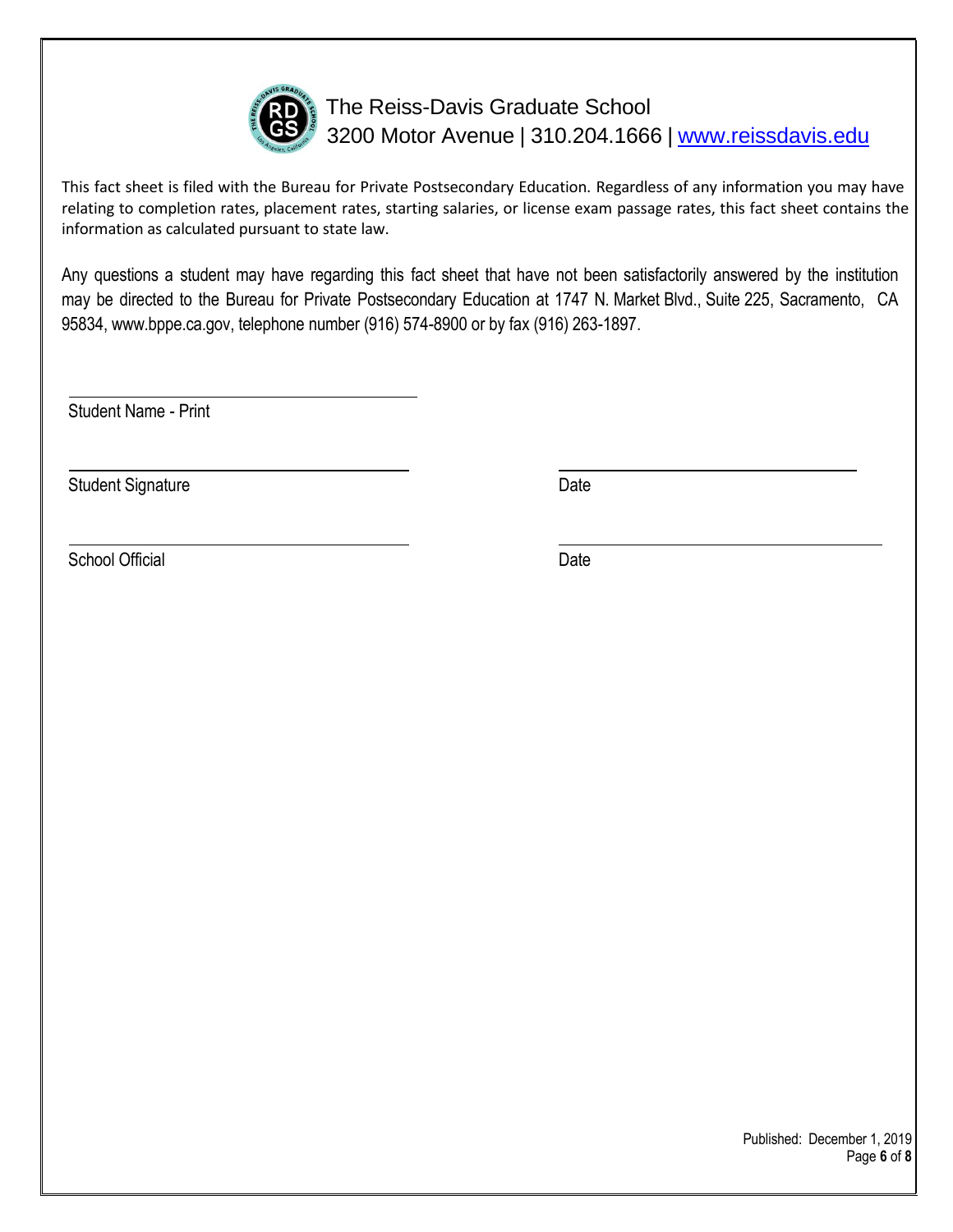

#### **Definitions**

- "Number of Students Who Began the Program" means the number of students who began a program who were scheduled to complete the program within 100% of the published program length within the reporting calendar year and excludesallstudentswhocancelledduringthecancellationperiod.
- "Students Available for Graduation" isthe number ofstudents who began the program minusthe number of students who have died, been incarcerated, or been called to active military duty.
- "Number of On-time Graduates" is the number of students who completed the program within 100% of the publishedprogramlengthwithinthereportingcalendaryear.
- "On-time Completion Rate" is the number of on-time graduates divided by the number of students available for graduation.
- "150% Graduates" isthe number ofstudents who completed the programwithin 150% ofthe programlength (includes on-time graduates).
- "150%Completion Rate" isthenumber ofstudentswho completed theprogramin the reported calendar yearwithin 150%of the published program length, including on-time graduates, divided by the number of students available for graduation.
- "Graduates Available for Employment" means the number of graduates minus the number of graduates unavailable for employment.
- "Graduates Unavailable for Employment" meansthe graduates who, after graduation, die, become incarcerated, are called to active military duty, are international students that leave the United States or do not have a visa allowing employment in the United States, or are continuing their education in an accredited or bureau-approved postsecondary institution.
- "GraduatesEmployedintheField"meansgraduateswhobeginningwithinsixmonthsafterastudent completesthe applicable educational program are gainfully employed, whose employment has been reported, and for whom the institution has documented verification of employment. For occupations for which the state requires passing an examination, the six months period begins after the announcement of the examination results for the first examinationavailableaftera studentcompletesanapplicableeducationalprogram.
- "PlacementRateEmployedintheField"iscalculatedbydividingthenumberofgraduatesgainfullyemployedinthe fieldbythe numberofgraduatesavailableforemployment.
- "Number of Graduates Taking Exam" isthe number of graduates who took the first available exam in the reported calendar year.
- "FirstAvailableExamDate" isthedateforthefirst availableexamafter a student completedaprogram.
- "Passage Rate" is calculated by dividing the number of graduates who passed the exam by the numberof graduateswhotookthereportedlicensingexam.
- "NumberWhoPassedFirstAvailableExam"isthenumberofgraduateswhotookandpassedthefirstavailable licensing examaftercompletingtheprogram.